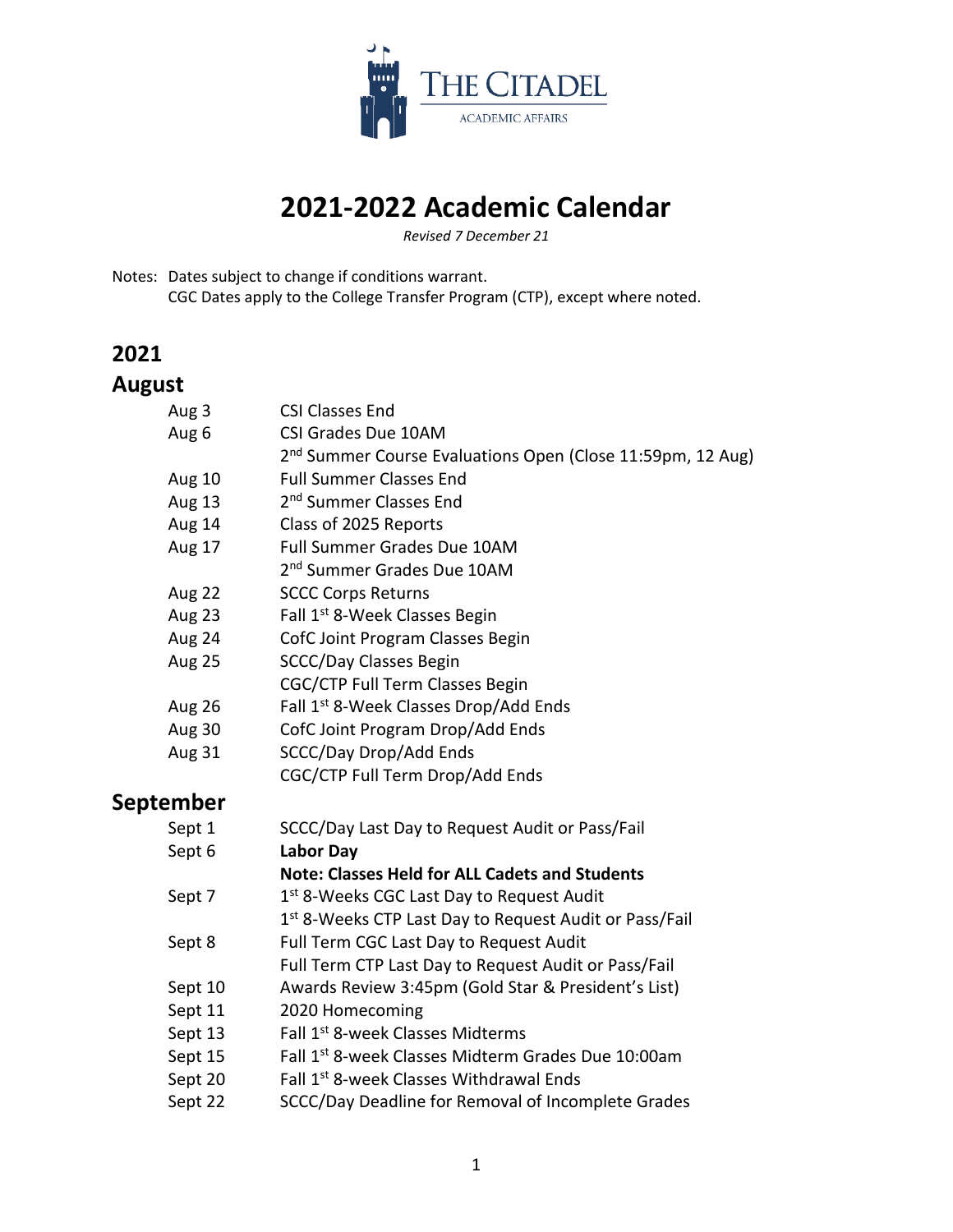Sept 24 Graduation Applications Due for Fall 2021 & Spring/Summer 2022

### **October**

| Oct 01            | SCCC/Day Afternoon Classes Cancelled from 12pm forward for Parents'<br>Weekend |
|-------------------|--------------------------------------------------------------------------------|
| Oct 02            | Parents' Weekend                                                               |
| Oct 03            | Parents' Weekend                                                               |
| Oct 12            | Undergraduate Midterm Period Begins (Oct 12-19)                                |
| Oct 17            | Fall 1 <sup>st</sup> 8-week Classes Exams & Last Day of Class                  |
| Oct 18            | Fall 2 <sup>nd</sup> 8-week Classes Begin                                      |
| <b>Oct 20</b>     | Leadership Day                                                                 |
|                   | <b>SCCC/Day No Classes Held</b>                                                |
|                   | <b>CGC/CTP Classes Held</b>                                                    |
| <b>Oct 21</b>     | Fall 1st 8-week Classes Final Grades Due 10:00am                               |
|                   | Fall 2 <sup>nd</sup> 8-week Classes Add/Drop Ends                              |
| <b>Oct 22</b>     | Undergraduate Midterm Grades Due 10:00am                                       |
| <b>Oct 25</b>     | Spring & Summer Registration Advising Period (Oct 25-Nov 5)                    |
| <b>Oct 29</b>     | <b>CGC Joint Program Withdraw Ends</b>                                         |
| <b>November</b>   |                                                                                |
| Nov <sub>01</sub> | <b>Priority Registration Spring &amp; Summer</b>                               |
|                   | Fall 2 <sup>nd</sup> 8-Weeks CGC Last Day to Request Audit                     |
|                   | Fall 2 <sup>nd</sup> 8-Weeks CTP Last Day to Request Audit or Pass/Fail        |
| <b>Nov 02</b>     | <b>SCCC/Day Withdraw Ends</b>                                                  |
|                   | <b>CGC/CTP Withdraw Ends</b>                                                   |
| Nov <sub>07</sub> | CGC Spring & Summer Registration - Current CGC students                        |
| <b>Nov 08</b>     | Senior 1A/1B Spring & Summer Registration (SCCC/Day/CTP)                       |
|                   | Fall 2 <sup>nd</sup> 8-week Classes Midterms                                   |
| Nov <sub>09</sub> | Junior 2A/2B Spring & Summer Registration (SCCC/Day/CTP)                       |
| Nov 10            | Sophomore 3A/3B Spring & Summer Registration (SCCC/Day/CTP)                    |
|                   | Fall 2 <sup>nd</sup> 8-week Classes Midterm Grades Due 10:00am                 |
| <b>Nov 11</b>     | Freshman 4A/4B Spring & Summer Registration (SCCC/Day/CTP)                     |
| <b>Nov 12</b>     | Homecoming (Nov 12-14)                                                         |
| Nov 15            | All New students Spring & Summer Registration                                  |
|                   | Fall 2 <sup>nd</sup> 8-week Classes Withdraw Ends                              |
| <b>Nov 19</b>     | Fall Furlough Begins After Last Class (Nov 19-28)                              |
| <b>Nov 25</b>     | <b>Thanksgiving</b>                                                            |
|                   | <b>Citadel Staff Holiday</b>                                                   |
| <b>Nov 26</b>     | <b>Citadel Staff Holiday</b>                                                   |
| <b>Nov 28</b>     | <b>SCCC Returns</b>                                                            |
| <b>Nov 29</b>     | <b>SCCC/Day Classes Resume</b>                                                 |
| <b>Nov 30</b>     | CGC/CTP Deadline for Removal of Spring/Summer Incomplete Grades                |
|                   |                                                                                |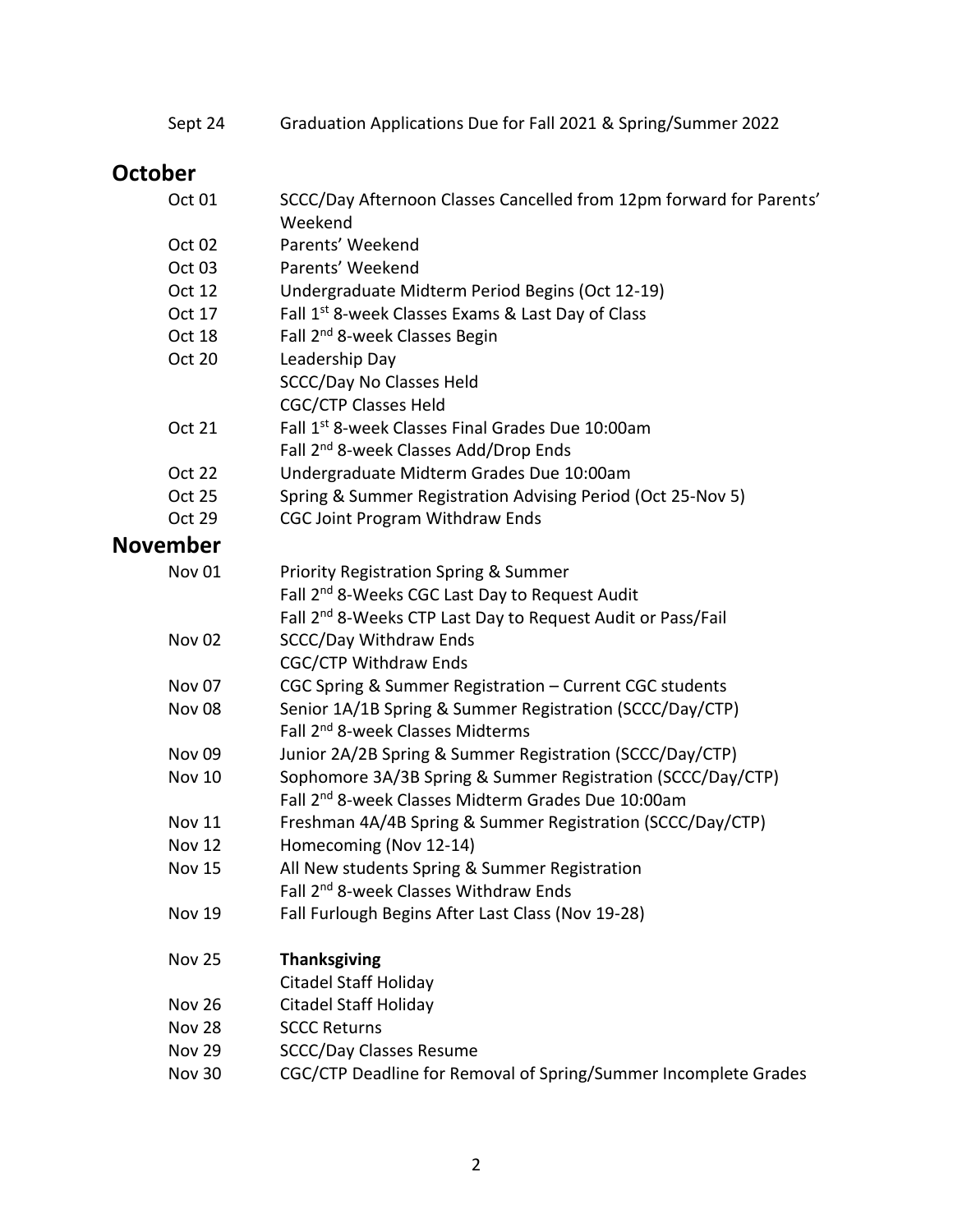### **December**

| Dec 01 | <b>Spring Registration Temporarily Closes</b>                 |
|--------|---------------------------------------------------------------|
| Dec 03 | <b>SCCC Candlelight Service</b>                               |
| Dec 06 | CofC Joint Program Classes End                                |
| Dec 08 | <b>SCCC/Day Classes End</b>                                   |
|        | <b>CGC/CTP Classes End</b>                                    |
| Dec 09 | SCCC/Day Exams Begin (Exams Dec 9-15)                         |
|        | <b>CGC/CTP Exams Begin</b>                                    |
| Dec 12 | Fall 2 <sup>nd</sup> 8-week Classes Exams & Last Day of Class |
| Dec 15 | <b>SCCC/Day Exams End</b>                                     |
|        | Winter Furlough Begins after Last Exam (Dec 15-Jan 09)        |
|        | CGC/CTP Exams End                                             |
|        | <b>Spring Registration Reopens</b>                            |
| Dec 16 | Fall 2 <sup>nd</sup> 8-week Classes Final Grades Due 10:00am  |
| Dec 17 | Grades Due 10:00am                                            |
| Dec 23 | <b>Citadel Staff Holiday Begins</b>                           |
|        |                                                               |

### **2022**

#### **January**

| Jan 9  | Winter Furlough Ends / SCCC Returns                                  |
|--------|----------------------------------------------------------------------|
| Jan 10 | Spring 1 <sup>st</sup> 8-Weeks Classes Begin                         |
| Jan 11 | <b>SCCC/Day Advising</b>                                             |
|        | <b>CGC Joint Program -TBA</b>                                        |
| Jan 12 | SCCC/Day Classes Begin                                               |
|        | CGC/CTP Full Term Classes Begin                                      |
| Jan 13 | Spring 1 <sup>st</sup> 8-Weeks Drop/Add Ends                         |
| Jan 17 | Martin Luther King Jr. Day - No Classes Held - Citadel Staff Holiday |
| Jan 18 | SCCC/Day Drop/Add Ends                                               |
|        | CGC/CTP Full Term Drop/Add Ends                                      |
| Jan 19 | SCCC/Day Last Day to Request Audit or Pass/Fail                      |
| Jan 24 | 1 <sup>st</sup> 8-Weeks CGC Last Day to Request Audit                |
|        | 1 <sup>st</sup> 8-Weeks CTP Last Day to Request Audit or Pass/Fail   |
| Jan 26 | Full Term CGC Last Day to Request Audit                              |
|        | Full Term CTP Last Day to Request Audit or Pass/Fail                 |
| Jan 31 | Spring 1 <sup>st</sup> 8-Weeks Classes Midterms                      |
|        |                                                                      |

# **February**

| Feb 2     | Spring 1 <sup>st</sup> 8-Weeks Classes Midterm Grades Due 10:00am |
|-----------|-------------------------------------------------------------------|
| Feb 7     | Spring 1 <sup>st</sup> 8-Weeks Classes Withdraw Ends              |
| Feb 24-27 | Spring FTX / ROTC Training Weekend                                |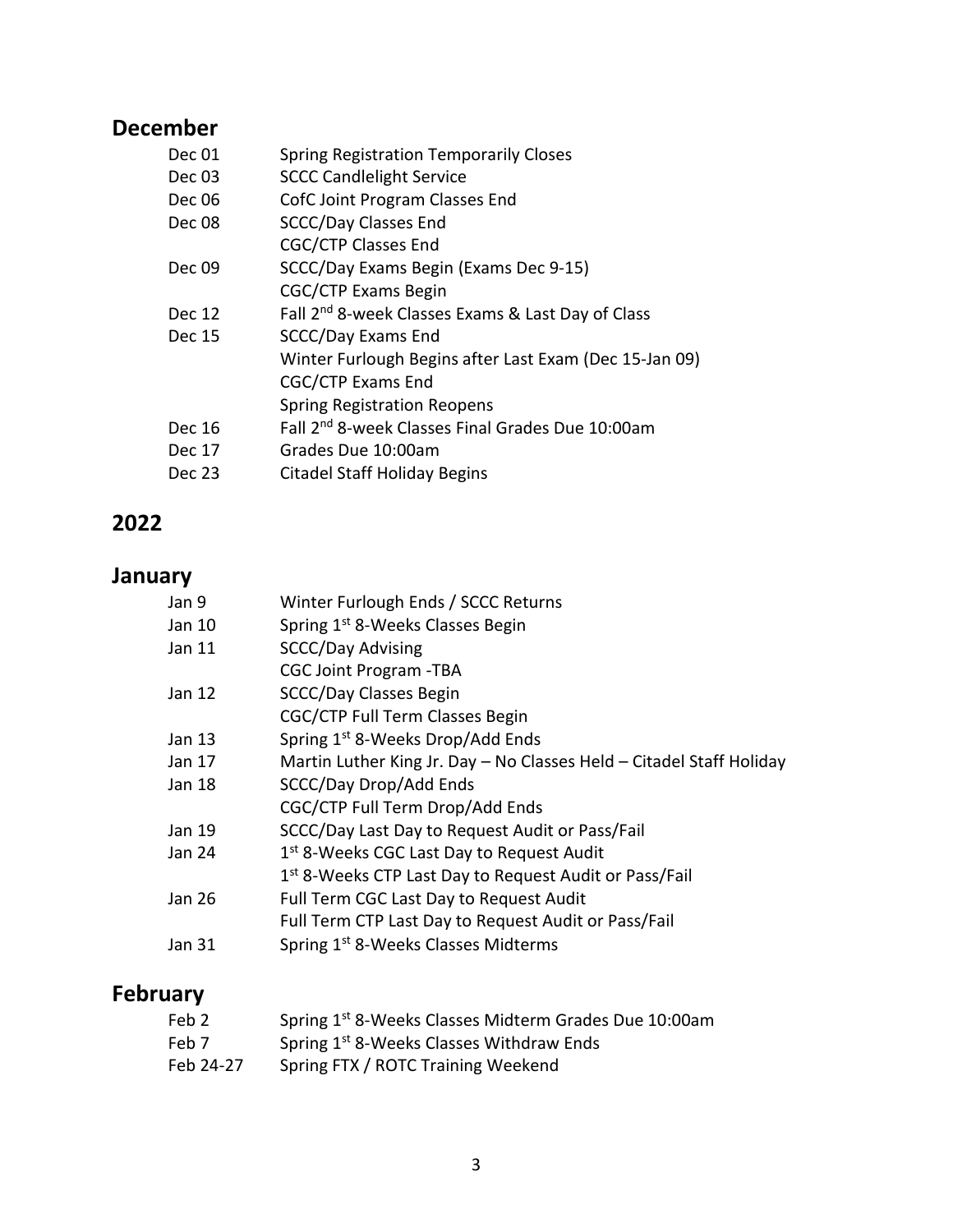### **March**

| Mar 1         | SCCC/Day Deadline for Removal of Fall Incomplete Grades            |
|---------------|--------------------------------------------------------------------|
|               | Spring Midterms Begin (Mar 1-8)                                    |
| Mar 6         | Spring 1 <sup>st</sup> 8-Weeks Classes Last Day of Class           |
| Mar 7         | Spring 2 <sup>nd</sup> 8-week Classes Begin                        |
| Mar 10        | Undergraduate Midterm Grades Due 10:00AM                           |
|               | Spring 2 <sup>nd</sup> 8-Weeks Classes Drop/Add Ends               |
|               | Spring 1 <sup>st</sup> 8-Weeks Grades Due                          |
| Mar 11        | Spring Furlough (Mar 11-20)                                        |
| Mar 13        | Daylight Savings Time Begins                                       |
| Mar 21        | 2 <sup>nd</sup> 8-Weeks CGC Last Day to Request Audit              |
|               | 2 <sup>nd</sup> 8-Weeks CTP Last Day to Request Audit or Pass/Fail |
| Mar 22        | CofC Joint Program Withdraw Ends TBA                               |
| <b>Mar 23</b> | <b>SCCC/Day Withdraw Ends</b>                                      |
|               | CGC/CTP Full Term Class Withdraw Ends                              |
| <b>Mar 25</b> | SCCC Corps Day (Mar 25 -27)                                        |
|               | C1 March - Marion Square                                           |
| Mar 28        | Registration Advising Period (Mar 28-Apr 8)                        |
|               | 2 <sup>nd</sup> 8-week Classes Midterms                            |
| Mar 29        | Gold Star Journal Academic Conference (1800-1930 hrs)              |
| Mar 30        | 2 <sup>nd</sup> 8-week Classes Midterm Grades Due 10:00am          |

# **April**

| Apr 4  | 2 <sup>nd</sup> 8-week Classes Withdraw Ends                  |
|--------|---------------------------------------------------------------|
| Apr 4  | <b>Fall Priority Registration</b>                             |
| Apr 7  | <b>ROTC Awards Ceremony</b>                                   |
| Apr 8  | Student Excellence Day Activities - AM                        |
| Apr 10 | <b>CGC Current Student Registration</b>                       |
| Apr 11 | Senior 1A/1B Fall Registration (SCCC/Day/CTP)                 |
| Apr 12 | Junior 2A/2B Fall Registration (SCCC/Day/CTP)                 |
| Apr 13 | Sophomore 3A/3B Fall Registration (SCCC/Day/CTP)              |
| Apr 14 | Freshman 4A/4B Fall Registration (SCCC/Day/CTP)               |
| Apr 17 | Easter                                                        |
| Apr 18 | New Student Fall Registration                                 |
| Apr 26 | <b>SCCC/Day Classes End</b>                                   |
|        | <b>CGC/CTP Full Term Classes End</b>                          |
| Apr 27 | SCCC/Day Exams Begin (Apr 27-May 3)                           |
|        | CGC/CTP Full Term Exams Begin                                 |
| Apr 30 | CGC and College Transfer Program Deadline to remove Fall 2021 |
|        | <b>Incomplete Grades</b>                                      |
|        |                                                               |